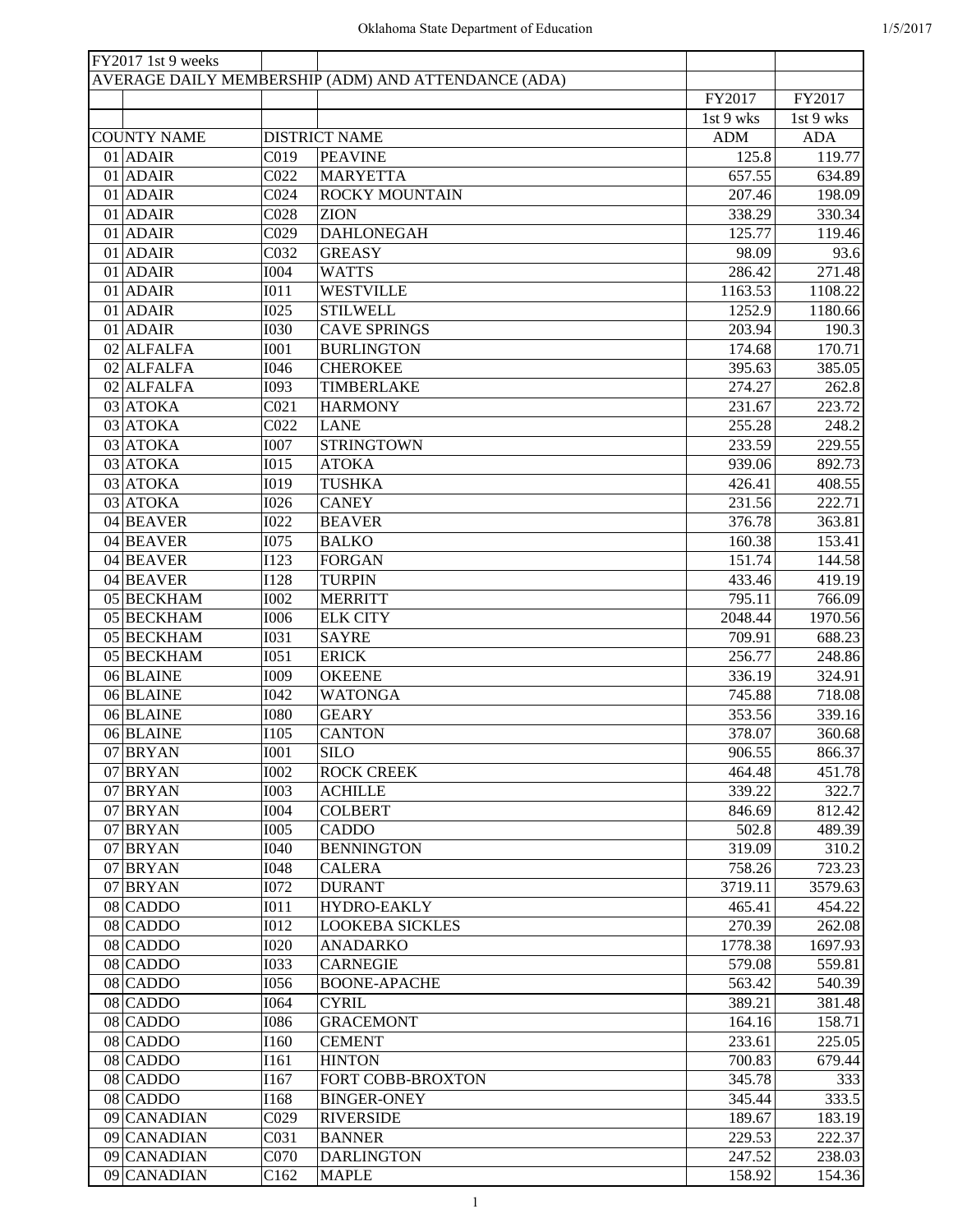| FY2017 1st 9 weeks     |                  |                                                     |            |                     |
|------------------------|------------------|-----------------------------------------------------|------------|---------------------|
|                        |                  | AVERAGE DAILY MEMBERSHIP (ADM) AND ATTENDANCE (ADA) |            |                     |
|                        |                  |                                                     | FY2017     | FY2017              |
|                        |                  |                                                     | 1st 9 wks  | 1st 9 wks           |
| <b>COUNTY NAME</b>     |                  | <b>DISTRICT NAME</b>                                | <b>ADM</b> | <b>ADA</b>          |
| 09 CANADIAN            | <b>I022</b>      | <b>PIEDMONT</b>                                     | 3822.85    | 3688.54             |
| 09 CANADIAN            | I027             | <b>YUKON</b>                                        | 8467.48    | 8138.06             |
| 09 CANADIAN            | <b>I034</b>      | <b>EL RENO</b>                                      | 2664.35    | 2549.44             |
| 09 CANADIAN            | <b>I057</b>      | <b>UNION CITY</b>                                   | 313.53     | 303.76              |
| 09 CANADIAN            | <b>I069</b>      | <b>MUSTANG</b>                                      | 11007.69   | 10559.86            |
| 09 CANADIAN            | <b>I076</b>      | <b>CALUMET</b>                                      | 244.36     | 236.28              |
| 10 CARTER              | C072             | <b>ZANEIS</b>                                       | 294        | 285.19              |
| 10 CARTER              | I019             | <b>ARDMORE</b>                                      | 2904.01    | 2780.06             |
| 10 CARTER              | <b>I021</b>      | <b>SPRINGER</b>                                     | 234.2      | 224.03              |
| 10 CARTER              | <b>I027</b>      | <b>PLAINVIEW</b>                                    | 1565.62    | 1519.07             |
| 10 CARTER              | <b>I032</b>      | <b>LONE GROVE</b>                                   | 1475.05    | 1417.8              |
| 10 CARTER              | I043             | <b>WILSON</b>                                       | 436.24     | $\overline{422.14}$ |
| 10 CARTER              | <b>I055</b>      | <b>HEALDTON</b>                                     | 510.53     | 494.6               |
| 10 CARTER              | <b>I074</b>      | <b>FOX</b>                                          | 298.95     | 291.66              |
| $\overline{10}$ CARTER | <b>I077</b>      | <b>DICKSON</b>                                      | 1317.74    | 1276.12             |
| 11 CHEROKEE            | C <sub>010</sub> | <b>LOWREY</b>                                       | 160.19     | 152.28              |
| 11 CHEROKEE            |                  | <b>NORWOOD</b>                                      |            |                     |
|                        | C <sub>014</sub> |                                                     | 170.71     | 166.39              |
| 11 CHEROKEE            | CO21             | <b>WOODALL</b>                                      | 484.21     | 461.65              |
| 11 CHEROKEE            | C <sub>026</sub> | <b>SHADY GROVE</b>                                  | 152.73     | 149.8               |
| 11 CHEROKEE            | C031             | <b>PEGGS</b>                                        | 221.45     | 212.52              |
| 11 CHEROKEE            | C034             | <b>GRAND VIEW</b>                                   | 611.12     | 581.99              |
| 11 CHEROKEE            | C044             | <b>BRIGGS</b>                                       | 485.55     | 467.5               |
| 11 CHEROKEE            | C066             | <b>TENKILLER</b>                                    | 297.43     | 281.91              |
| 11 CHEROKEE            | <b>I006</b>      | <b>KEYS</b>                                         | 775.88     | 756.9               |
| 11 CHEROKEE            | <b>I016</b>      | <b>HULBERT</b>                                      | 574.88     | 553.66              |
| 11 CHEROKEE            | <b>I035</b>      | <b>TAHLEQUAH</b>                                    | 3621.32    | 3467.59             |
| 11 CHEROKEE            | <b>T001</b>      | CHEROKEE IMMERSION CHARTER SCH                      | 105.37     | 99.72               |
| 12 CHOCTAW             | CO21             | <b>SWINK</b>                                        | 139.93     | 131.07              |
| 12 CHOCTAW             | I001             | <b>BOSWELL</b>                                      | 360.55     | 346.72              |
| 12 CHOCTAW             | <b>I002</b>      | <b>FORT TOWSON</b>                                  | 392.57     | 375.19              |
| 12 CHOCTAW             | <b>I004</b>      | <b>SOPER</b>                                        | 380.25     | 366.49              |
| 12 CHOCTAW             | I039             | <b>HUGO</b>                                         | 1234.17    | 1169.68             |
| 13 CIMARRON            | <b>I002</b>      | <b>BOISE CITY</b>                                   | 264.17     | 251.59              |
| 13 CIMARRON            | I010             | <b>FELT</b>                                         | 103        | 98.36               |
| 13 CIMARRON            | I011             | <b>KEYES</b>                                        | 83.15      | 81.25               |
| 14 CLEVELAND           | C <sub>016</sub> | <b>ROBIN HILL</b>                                   | 317.52     | 306.09              |
| 14 CLEVELAND           | <b>I002</b>      | <b>MOORE</b>                                        | 24259.3    | 23284.35            |
| 14 CLEVELAND           | I029             | <b>NORMAN</b>                                       | 15918.92   | 15303.1             |
| 14 CLEVELAND           | <b>I040</b>      | <b>NOBLE</b>                                        | 2841.34    | 2689.19             |
| 14 CLEVELAND           | <b>I057</b>      | <b>LEXINGTON</b>                                    | 1112.61    | 1067.22             |
| 14 CLEVELAND           | <b>I070</b>      | <b>LITTLE AXE</b>                                   | 1276.17    | 1213.31             |
| $15$ COAL              | CO <sub>04</sub> | <b>COTTONWOOD</b>                                   | 199.44     | 191.4               |
| $15$ COAL              | <b>I001</b>      | <b>COALGATE</b>                                     | 698.51     | 678.06              |
| $15$ COAL              | <b>I002</b>      | <b>TUPELO</b>                                       | 273.15     | 259.26              |
| 16 COMANCHE            | C048             | <b>FLOWER MOUND</b>                                 | 350.34     | 337.39              |
| 16 COMANCHE            | C049             | <b>BISHOP</b>                                       | 559.2      | 540.84              |
| 16 COMANCHE            | I001             | <b>CACHE</b>                                        | 1938.27    | 1878.08             |
| 16 COMANCHE            | <b>I002</b>      | <b>INDIAHOMA</b>                                    | 200.62     | 195.58              |
| 16 COMANCHE            | <b>I003</b>      | <b>STERLING</b>                                     | 386.35     | 376.21              |
| 16 COMANCHE            | $I004$           | <b>GERONIMO</b>                                     | 316.78     | 303.21              |
| 16 COMANCHE            | <b>I008</b>      | <b>LAWTON</b>                                       | 14645.14   | 13856.5             |
| 16 COMANCHE            | <b>I009</b>      | <b>FLETCHER</b>                                     | 455.27     | 437.61              |
| 16 COMANCHE            | <b>I016</b>      | <b>ELGIN</b>                                        | 2304.12    | 2211.43             |
| 16 COMANCHE            | <b>I132</b>      | <b>CHATTANOOGA</b>                                  | 241.6      | 230.8               |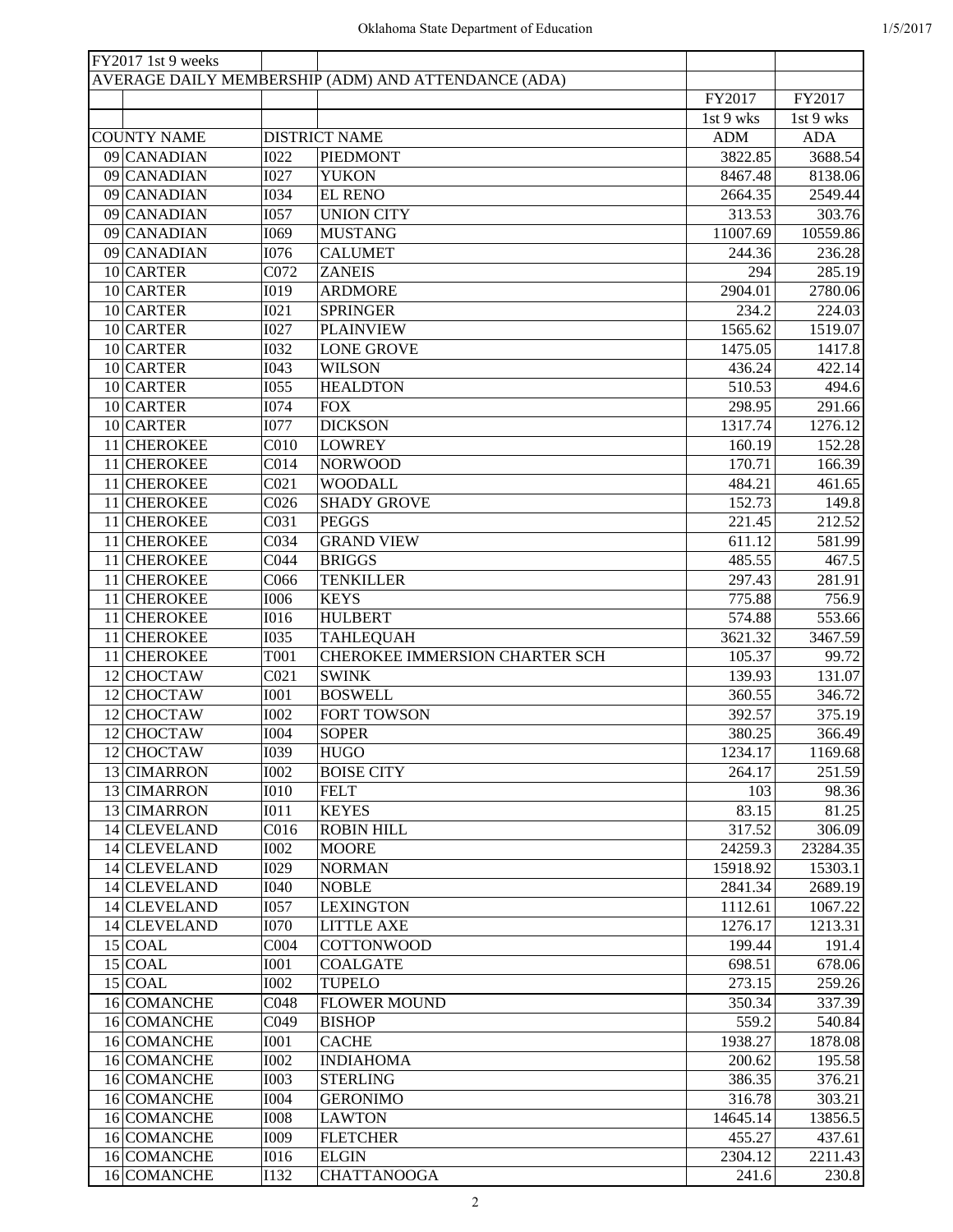| FY2017 1st 9 weeks |                  |                                                     |            |            |
|--------------------|------------------|-----------------------------------------------------|------------|------------|
|                    |                  | AVERAGE DAILY MEMBERSHIP (ADM) AND ATTENDANCE (ADA) |            |            |
|                    |                  |                                                     | FY2017     | FY2017     |
|                    |                  |                                                     | 1st 9 wks  | 1st 9 wks  |
| <b>COUNTY NAME</b> |                  | <b>DISTRICT NAME</b>                                | <b>ADM</b> | <b>ADA</b> |
| 17 COTTON          | <b>I001</b>      | <b>WALTERS</b>                                      | 668.91     | 646.9      |
| 17 COTTON          | <b>I101</b>      | <b>TEMPLE</b>                                       | 192.67     | 182.7      |
| 17 COTTON          | <b>I333</b>      | <b>BIG PASTURE</b>                                  | 198.3      | 190.59     |
| $18$ CRAIG         | C <sub>001</sub> | WHITE OAK                                           | 45.58      | 44.27      |
| $18$ CRAIG         | <b>I006</b>      | <b>KETCHUM</b>                                      | 594.11     | 575.52     |
| $18$ CRAIG         | <b>I017</b>      | <b>WELCH</b>                                        | 323.8      | 311.24     |
| $18$ CRAIG         | <b>I020</b>      | <b>BLUEJACKET</b>                                   | 206.24     | 197.35     |
| $18$ CRAIG         | I065             | <b>VINITA</b>                                       | 1550.76    | 1472.12    |
| 19 CREEK           | C008             | <b>LONE STAR</b>                                    | 870.14     | 836.91     |
| 19 CREEK           | C <sub>012</sub> | <b>GYPSY</b>                                        | 85.36      | 83.89      |
| 19 CREEK           | C034             | PRETTY WATER                                        | 281.53     | 270.19     |
| 19 CREEK           | C035             | <b>ALLEN-BOWDEN</b>                                 | 345.47     | 329.66     |
| 19 CREEK           | <b>I002</b>      | <b>BRISTOW</b>                                      | 1775.81    | 1704.22    |
| $19$ CREEK         | <b>I003</b>      | <b>MANNFORD</b>                                     | 1572.91    | 1497.22    |
| $19$ CREEK         | <b>I005</b>      | <b>MOUNDS</b>                                       | 573.7      | 544        |
| $19$ CREEK         | <b>I017</b>      | <b>OLIVE</b>                                        | 359.12     | 343.63     |
| 19 CREEK           | <b>I018</b>      |                                                     | 775.71     | 751.71     |
|                    |                  | <b>KIEFER</b>                                       |            |            |
| 19 CREEK           | <b>I020</b>      | <b>OILTON</b>                                       | 293.59     | 279.95     |
| $19$ CREEK         | I021             | <b>DEPEW</b>                                        | 394.44     | 378.78     |
| 19 CREEK           | <b>I031</b>      | <b>KELLYVILLE</b>                                   | 1014.78    | 958.57     |
| 19 CREEK           | <b>I033</b>      | <b>SAPULPA</b>                                      | 3973.05    | 3734.18    |
| 19 CREEK           | <b>I039</b>      | <b>DRUMRIGHT</b>                                    | 564.53     | 540.07     |
| 20 CUSTER          | <b>I005</b>      | <b>ARAPAHO-BUTLER</b>                               | 455.64     | 445.17     |
| 20 CUSTER          | <b>I007</b>      | THOMAS-FAY-CUSTER UNIFIED DIST                      | 491.15     | 476.84     |
| 20 CUSTER          | <b>I026</b>      | <b>WEATHERFORD</b>                                  | 2260.7     | 2187.4     |
| 20 CUSTER          | I099             | <b>CLINTON</b>                                      | 2218.84    | 2136.44    |
| 21 DELAWARE        | C006             | <b>CLEORA</b>                                       | 125.72     | 122.04     |
| 21 DELAWARE        | C <sub>014</sub> | <b>LEACH</b>                                        | 140.73     | 133.57     |
| 21 DELAWARE        | C030             | <b>KENWOOD</b>                                      | 92.9       | 89.14      |
| 21 DELAWARE        | C034             | <b>MOSELEY</b>                                      | 201.79     | 191.58     |
| 21 DELAWARE        | <b>I001</b>      | <b>JAY</b>                                          | 1680.68    | 1586.21    |
| 21 DELAWARE        | I002             | <b>GROVE</b>                                        | 2477.12    | 2359.31    |
| 21 DELAWARE        | <b>I003</b>      | <b>KANSAS</b>                                       | 901.39     | 853.35     |
| 21 DELAWARE        | <b>I004</b>      | <b>COLCORD</b>                                      | 586.96     | 556.26     |
| 21 DELAWARE        | I005             | <b>OAKS-MISSION</b>                                 | 230.98     | 218.59     |
| 22 DEWEY           | I005             | <b>VICI</b>                                         | 328.84     | 316        |
| 22 DEWEY           | <b>I008</b>      | <b>SEILING</b>                                      | 448.9      | 435.6      |
| 22 DEWEY           | I010             | <b>TALOGA</b>                                       | 84.97      | 81.24      |
| $23$ ELLIS         | <b>I002</b>      | FARGO                                               | 232.67     | 223.63     |
| $23$ ELLIS         | <b>I003</b>      | <b>ARNETT</b>                                       | 199.88     | 193.7      |
| 23 ELLIS           | <b>I042</b>      | <b>SHATTUCK</b>                                     | 353.5      | 344.12     |
| 24 GARFIELD        | <b>I001</b>      | <b>WAUKOMIS</b>                                     | 453.19     | 437.31     |
| 24 GARFIELD        | <b>IO18</b>      | <b>KREMLIN-HILLSDALE</b>                            | 308.58     | 298.95     |
| 24 GARFIELD        | <b>I042</b>      | <b>CHISHOLM</b>                                     | 1124.23    | 1091.88    |
| 24 GARFIELD        | I047             | <b>GARBER</b>                                       | 375.52     | 357.96     |
| 24 GARFIELD        | <b>I056</b>      | PIONEER-PLEASANT VALE                               | 548.39     | 530.04     |
| 24 GARFIELD        | <b>I057</b>      | <b>ENID</b>                                         | 7993.24    | 7652.23    |
| 24 GARFIELD        | <b>I085</b>      | <b>DRUMMOND</b>                                     | 345.51     | 335.65     |
| 24 GARFIELD        | I094             | <b>COVINGTON-DOUGLAS</b>                            | 273.5      | 264.39     |
| $25$ GARVIN        | C <sub>016</sub> | <b>WHITEBEAD</b>                                    | 396.13     | 381.12     |
| $25$ GARVIN        | <b>I002</b>      | <b>STRATFORD</b>                                    | 708.68     | 685.47     |
| $25$ GARVIN        | I005             | <b>PAOLI</b>                                        | 263.37     | 252.58     |
| $25$ GARVIN        | <b>I007</b>      | <b>MAYSVILLE</b>                                    | 350.24     | 333.48     |
|                    |                  |                                                     |            |            |
| $25$ GARVIN        | I009             | <b>LINDSAY</b>                                      | 1239.92    | 1191.63    |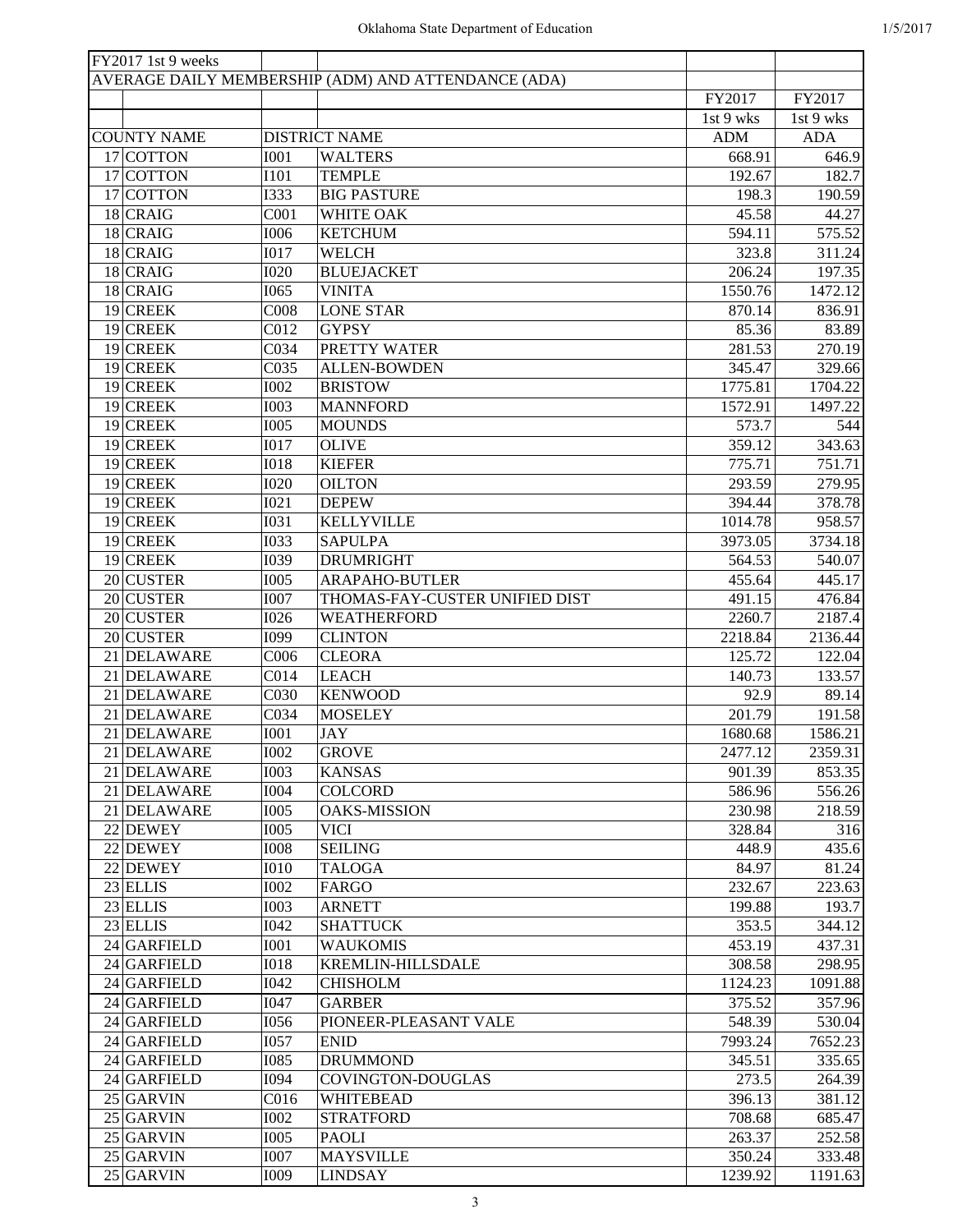|    | FY2017 1st 9 weeks |                  |                                                     |            |            |
|----|--------------------|------------------|-----------------------------------------------------|------------|------------|
|    |                    |                  | AVERAGE DAILY MEMBERSHIP (ADM) AND ATTENDANCE (ADA) |            |            |
|    |                    |                  |                                                     | FY2017     | FY2017     |
|    |                    |                  |                                                     | 1st 9 wks  | 1st 9 wks  |
|    | <b>COUNTY NAME</b> |                  | <b>DISTRICT NAME</b>                                | <b>ADM</b> | <b>ADA</b> |
|    | $25$ GARVIN        | <b>I018</b>      | PAULS VALLEY                                        | 1293.57    | 1250.94    |
|    | $25$ GARVIN        | <b>I038</b>      | <b>WYNNEWOOD</b>                                    | 714.9      | 685.47     |
|    | 25 GARVIN          | <b>I072</b>      | <b>ELMORE CITY-PERNELL</b>                          | 533.06     | 515.34     |
|    | 26 GRADY           | C037             | <b>FRIEND</b>                                       | 271.13     | 261.04     |
|    | 26 GRADY           | C096             | <b>MIDDLEBERG</b>                                   | 217.37     | 208.91     |
|    | 26 GRADY           | C131             | <b>PIONEER</b>                                      | 390.18     | 372.91     |
|    | 26 GRADY           | <b>I001</b>      | <b>CHICKASHA</b>                                    | 2318.54    | 2210.58    |
|    | 26 GRADY           | <b>I002</b>      | <b>MINCO</b>                                        | 573.48     | 556.98     |
|    | 26 GRADY           | I051             | <b>NINNEKAH</b>                                     | 540.89     | 512.59     |
|    | 26 GRADY           | <b>I056</b>      | <b>ALEX</b>                                         | 328.08     | 311.28     |
|    | 26 GRADY           | <b>I068</b>      | <b>RUSH SPRINGS</b>                                 | 542.26     | 521.73     |
|    | 26 GRADY           | I095             | <b>BRIDGE CREEK</b>                                 | 1549.29    | 1481.85    |
|    | 26 GRADY           | <b>I097</b>      | <b>TUTTLE</b>                                       | 1896.71    | 1817.48    |
|    | 26 GRADY           | I099             | <b>VERDEN</b>                                       | 260.64     | 249.2      |
|    |                    |                  |                                                     |            |            |
|    | 26 GRADY           | <b>I128</b>      | AMBER-POCASSET                                      | 478.13     | 461.81     |
|    | $27$ GRANT         | <b>I054</b>      | <b>MEDFORD</b>                                      | 279.19     | 268.06     |
|    | $27$ GRANT         | <b>I090</b>      | POND CREEK-HUNTER                                   | 322.79     | 309.34     |
| 27 | GRANT              | <b>I095</b>      | DEER CREEK-LAMONT                                   | 170.95     | 166.36     |
|    | 28 GREER           | <b>I001</b>      | <b>MANGUM</b>                                       | 727.72     | 697.39     |
|    | 28 GREER           | <b>I003</b>      | <b>GRANITE</b>                                      | 249.71     | 242.5      |
|    | 29 HARMON          | <b>I066</b>      | <b>HOLLIS</b>                                       | 554.23     | 533.86     |
|    | 30 HARPER          | <b>I001</b>      | <b>LAVERNE</b>                                      | 494.15     | 478.08     |
|    | 30 HARPER          | <b>I004</b>      | <b>BUFFALO</b>                                      | 291.05     | 284.14     |
|    | 31 HASKELL         | C <sub>010</sub> | WHITEFIELD                                          | 157.74     | 151.22     |
|    | 31 HASKELL         | <b>I013</b>      | <b>KINTA</b>                                        | 179.67     | 174.92     |
|    | 31 HASKELL         | <b>I020</b>      | <b>STIGLER</b>                                      | 1386.24    | 1327.66    |
|    | 31 HASKELL         | <b>I037</b>      | <b>MCCURTAIN</b>                                    | 233.51     | 222.67     |
|    | 31 HASKELL         | I043             | <b>KEOTA</b>                                        | 411.32     | 393.59     |
|    | 32 HUGHES          | <b>I001</b>      | <b>MOSS</b>                                         | 267.93     | 256.5      |
|    | 32 HUGHES          | <b>I005</b>      | <b>WETUMKA</b>                                      | 442.17     | 417.72     |
|    | 32 HUGHES          | <b>I035</b>      | <b>HOLDENVILLE</b>                                  | 1100.12    | 1038.79    |
|    | 32 HUGHES          | <b>I048</b>      | <b>CALVIN</b>                                       | 150.64     | 143.63     |
|    | 32 HUGHES          | <b>I054</b>      | <b>STUART</b>                                       | 261.52     | 251.62     |
|    | 33 JACKSON         | I001             | <b>NAVAJO</b>                                       | 535.8      | 518.49     |
|    | 33 JACKSON         | <b>I014</b>      | <b>DUKE</b>                                         | 178.72     | 172.76     |
|    | 33 JACKSON         | <b>IO18</b>      | <b>ALTUS</b>                                        | 3476.64    | 3333.62    |
|    | 33 JACKSON         | <b>I025</b>      | <b>ELDORADO</b>                                     | 76.89      | 72.21      |
|    | 33 JACKSON         | <b>I035</b>      | <b>OLUSTEE</b>                                      | 139.82     | 132.89     |
|    | 33 JACKSON         | <b>I054</b>      | <b>BLAIR</b>                                        | 289.65     | 279.74     |
|    | 34 JEFFERSON       | C003             | <b>TERRAL</b>                                       | 75.68      | 75.18      |
|    | 34 JEFFERSON       | I001             | <b>RYAN</b>                                         | 226.63     | 217.72     |
|    | 34 JEFFERSON       | I014             | <b>RINGLING</b>                                     | 429.3      | 410.5      |
|    | 34 JEFFERSON       | <b>I023</b>      | <b>WAURIKA</b>                                      | 410.23     | 389.94     |
|    | 35 JOHNSTON        | C007             | <b>MANNSVILLE</b>                                   | 100.58     | 94.4       |
|    |                    |                  |                                                     |            |            |
|    | 35 JOHNSTON        | C <sub>010</sub> | <b>RAVIA</b>                                        | 87.48      | 85.09      |
|    | 35 JOHNSTON        | <b>I002</b>      | <b>MILL CREEK</b>                                   | 168.01     | 162.53     |
|    | 35 JOHNSTON        | <b>I020</b>      | <b>TISHOMINGO</b>                                   | 947.91     | 907.77     |
|    | 35 JOHNSTON        | <b>I029</b>      | <b>MILBURN</b>                                      | 194.3      | 186.86     |
|    | 35 JOHNSTON        | <b>I035</b>      | <b>COLEMAN</b>                                      | 165.04     | 157.01     |
|    | 35 JOHNSTON        | <b>I037</b>      | <b>WAPANUCKA</b>                                    | 263.46     | 251.76     |
|    | $36$ KAY           | C027             | <b>PECKHAM</b>                                      | 88.34      | 84.82      |
|    | $36$ KAY           | C <sub>050</sub> | <b>KILDARE</b>                                      | 90.59      | 88.14      |
|    | $36$ KAY           | I045             | <b>BLACKWELL</b>                                    | 1306.27    | 1249.04    |
|    | $36$ KAY           | I071             | PONCA CITY                                          | 5000.28    | 4725.65    |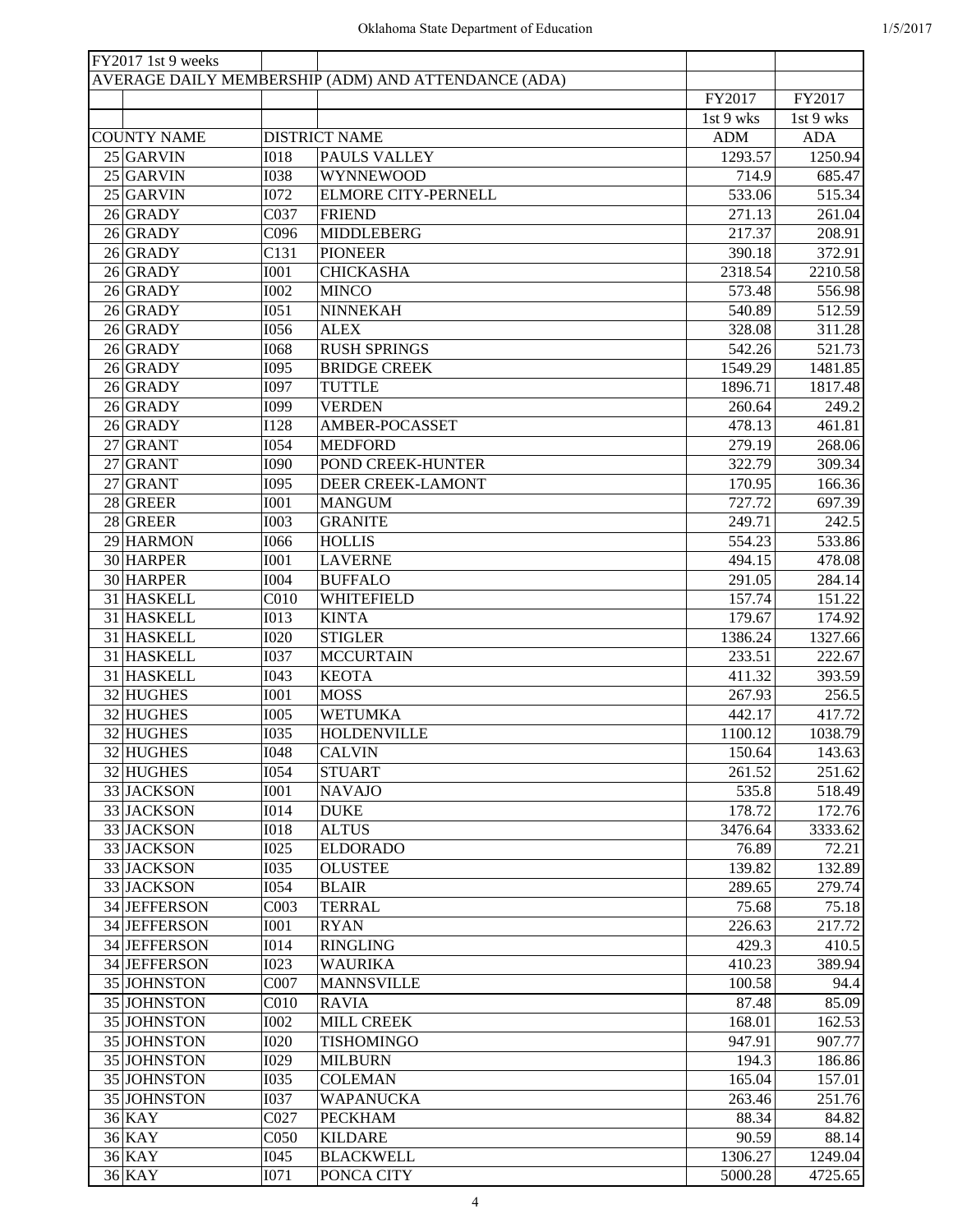| FY2017 1st 9 weeks |                  |                                                     |            |            |
|--------------------|------------------|-----------------------------------------------------|------------|------------|
|                    |                  | AVERAGE DAILY MEMBERSHIP (ADM) AND ATTENDANCE (ADA) |            |            |
|                    |                  |                                                     | FY2017     | FY2017     |
|                    |                  |                                                     | 1st 9 wks  | 1st 9 wks  |
| <b>COUNTY NAME</b> |                  | <b>DISTRICT NAME</b>                                | <b>ADM</b> | <b>ADA</b> |
| $36$ KAY           | <b>I087</b>      | <b>TONKAWA</b>                                      | 757.25     | 723.55     |
| $36$ KAY           | I125             | <b>NEWKIRK</b>                                      | 840.49     | 804.81     |
| 37 KINGFISHER      | <b>I002</b>      | <b>DOVER</b>                                        | 160.4      | 154.83     |
| 37 KINGFISHER      | <b>I003</b>      | <b>LOMEGA</b>                                       | 251.39     | 245.42     |
| 37 KINGFISHER      | <b>I007</b>      | <b>KINGFISHER</b>                                   | 1459.71    | 1418.65    |
| 37 KINGFISHER      | <b>I016</b>      | <b>HENNESSEY</b>                                    | 910.4      | 882.02     |
| 37 KINGFISHER      | <b>I089</b>      | <b>CASHION</b>                                      | 519.28     | 501.09     |
| 37 KINGFISHER      | <b>I105</b>      | <b>OKARCHE</b>                                      | 369.51     | 360        |
| 38 KIOWA           | <b>I001</b>      | <b>HOBART</b>                                       | 799.76     | 769.76     |
| 38 KIOWA           | <b>I002</b>      | <b>LONE WOLF</b>                                    | 117.85     | 112.18     |
| 38 KIOWA           | <b>I003</b>      | MOUNTAIN VIEW-GOTEBO                                | 247.36     | 235.43     |
| 38 KIOWA           | <b>I004</b>      | <b>SNYDER</b>                                       | 429.29     | 412.68     |
| 39 LATIMER         | <b>I001</b>      | <b>WILBURTON</b>                                    | 844.55     | 824.86     |
| 39 LATIMER         | <b>I002</b>      | <b>RED OAK</b>                                      | 298.54     | 291.5      |
| 39 LATIMER         | <b>I003</b>      | <b>BUFFALO VALLEY</b>                               | 145.94     | 141.58     |
| 39 LATIMER         | <b>I004</b>      | <b>PANOLA</b>                                       | 154.13     | 144.06     |
| 40 LE FLORE        | CO <sub>04</sub> | <b>SHADY POINT</b>                                  | 174.68     | 163.29     |
| $40$ LE FLORE      |                  |                                                     | 117.75     | 116.02     |
|                    | CO11             | <b>MONROE</b>                                       |            |            |
| $40$ LE FLORE      | CO14             | <b>HODGEN</b>                                       | 253.45     | 241.47     |
| 40 LE FLORE        | C039             | <b>FANSHAWE</b>                                     | 83.39      | 81.29      |
| $40$ LE FLORE      | <b>I002</b>      | <b>SPIRO</b>                                        | 1084.5     | 1038.12    |
| $40$ LE FLORE      | <b>I003</b>      | <b>HEAVENER</b>                                     | 1027.05    | 990.87     |
| $40$ LE FLORE      | <b>I007</b>      | <b>POCOLA</b>                                       | 841.9      | 809.74     |
| $40$ LE FLORE      | <b>I016</b>      | <b>LE FLORE</b>                                     | 214.05     | 210.37     |
| $40$ LE FLORE      | <b>I017</b>      | <b>CAMERON</b>                                      | 291.49     | 283.16     |
| $40$ LE FLORE      | <b>I020</b>      | <b>PANAMA</b>                                       | 710.15     | 689.5      |
| $40$ LE FLORE      | <b>I026</b>      | <b>BOKOSHE</b>                                      | 202.06     | 194.4      |
| $40$ LE FLORE      | I029             | <b>POTEAU</b>                                       | 2326.77    | 2222.8     |
| $40$ LE FLORE      | I049             | <b>WISTER</b>                                       | 517.95     | 491.19     |
| $40$ LE FLORE      | <b>I052</b>      | <b>TALIHINA</b>                                     | 581.97     | 561.01     |
| $40$ LE FLORE      | I062             | <b>WHITESBORO</b>                                   | 216.78     | 208.68     |
| $40$ LE FLORE      | <b>I067</b>      | <b>HOWE</b>                                         | 604.13     | 574.14     |
| 40 LE FLORE        | I091             | <b>ARKOMA</b>                                       | 422.08     | 397.91     |
| 41 LINCOLN         | COO5             | <b>WHITE ROCK</b>                                   | 118.66     | 113.36     |
| 41 LINCOLN         | <b>I001</b>      | <b>CHANDLER</b>                                     | 1195.53    | 1139.04    |
| 41 LINCOLN         | <b>I003</b>      | <b>DAVENPORT</b>                                    | 372.14     | 358.44     |
| 41 LINCOLN         | <b>I004</b>      | <b>WELLSTON</b>                                     | 606.74     | 580.32     |
| 41 LINCOLN         | <b>I054</b>      | <b>STROUD</b>                                       | 772.41     | 745.04     |
| 41 LINCOLN         | I095             | <b>MEEKER</b>                                       | 871.6      | 832.72     |
| 41 LINCOLN         | <b>I103</b>      | <b>PRAGUE</b>                                       | 1056.65    | 1023.55    |
| 41 LINCOLN         | <b>I105</b>      | <b>CARNEY</b>                                       | 265.47     | 251.68     |
| 41 LINCOLN         | I134             | <b>AGRA</b>                                         | 333.57     | 316.21     |
| 42 LOGAN           | I001             | <b>GUTHRIE</b>                                      | 3453.14    | 3266.17    |
| 42 LOGAN           | <b>I002</b>      | <b>CRESCENT</b>                                     | 621.36     | 599.99     |
| 42 LOGAN           | <b>I003</b>      | MULHALL-ORLANDO                                     | 256.09     | 247.9      |
| 42 LOGAN           | <b>I014</b>      | <b>COYLE</b>                                        | 339.38     | 325.75     |
| $43$ LOVE          | C003             | <b>GREENVILLE</b>                                   | 118.07     | 115.31     |
| $43$ LOVE          | <b>I004</b>      | <b>THACKERVILLE</b>                                 | 353.11     | 333.92     |
| $43$ LOVE          | <b>I005</b>      | <b>TURNER</b>                                       | 324.45     | 306.06     |
| $43$ LOVE          | <b>I016</b>      | <b>MARIETTA</b>                                     | 1099.16    | 1051.43    |
| 44 MAJOR           | I001             | <b>RINGWOOD</b>                                     | 414.03     | 403.67     |
| 44 MAJOR           | <b>I004</b>      | <b>ALINE-CLEO</b>                                   | 153.02     | 148.88     |
| 44 MAJOR           | <b>I084</b>      | <b>FAIRVIEW</b>                                     | 747.78     | 725.66     |
| 44 MAJOR           | <b>I092</b>      | <b>CIMARRON</b>                                     | 247.79     | 238.22     |
|                    |                  |                                                     |            |            |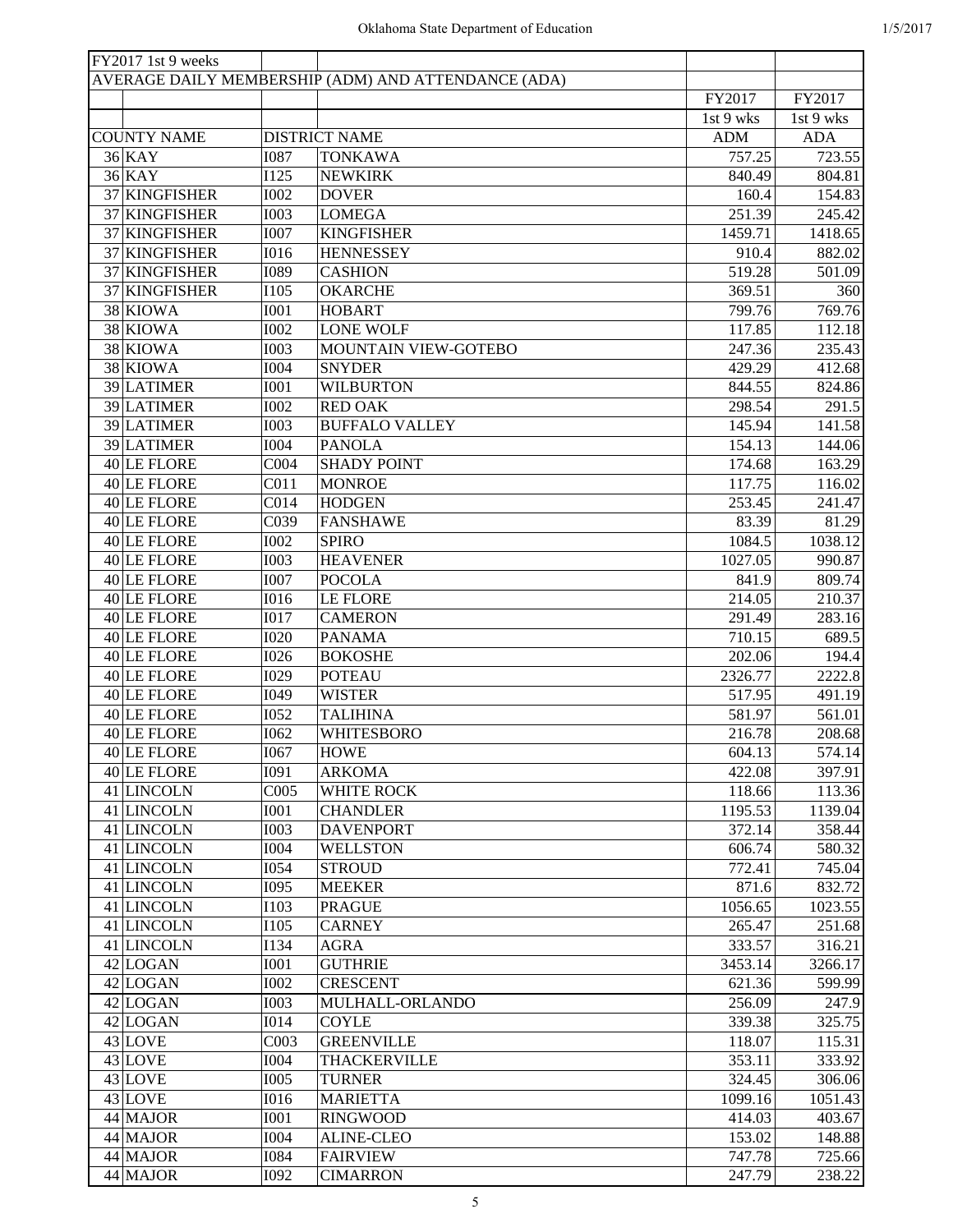| FY2017 1st 9 weeks |                  |                                                     |            |                    |
|--------------------|------------------|-----------------------------------------------------|------------|--------------------|
|                    |                  | AVERAGE DAILY MEMBERSHIP (ADM) AND ATTENDANCE (ADA) |            |                    |
|                    |                  |                                                     | FY2017     | FY2017             |
|                    |                  |                                                     | 1st 9 wks  | 1st 9 wks          |
| <b>COUNTY NAME</b> |                  | <b>DISTRICT NAME</b>                                | <b>ADM</b> | <b>ADA</b>         |
| 45 MARSHALL        | <b>I002</b>      | <b>MADILL</b>                                       | 1733.35    | 1665.04            |
| 45 MARSHALL        | <b>I003</b>      | <b>KINGSTON</b>                                     | 1186.83    | 1125.42            |
| 46 MAYES           | C035             | <b>WICKLIFFE</b>                                    | 104.43     | 97.18              |
| 46 MAYES           | C043             | <b>OSAGE</b>                                        | 118.59     | 113.04             |
| 46 MAYES           | <b>I001</b>      | <b>PRYOR</b>                                        | 2695.42    | 2568.06            |
| 46 MAYES           | <b>I002</b>      | <b>ADAIR</b>                                        | 1076.27    | 1040.31            |
| 46 MAYES           | <b>I016</b>      | <b>SALINA</b>                                       | 869.18     | 836.89             |
| 46 MAYES           | <b>I017</b>      | <b>LOCUST GROVE</b>                                 | 1445.03    | 1377.79            |
| 46 MAYES           | <b>I032</b>      | <b>CHOUTEAU-MAZIE</b>                               | 889.36     | 851.08             |
| 47 MCCLAIN         | <b>I001</b>      | <b>NEWCASTLE</b>                                    | 2171.38    | 2086.05            |
| 47 MCCLAIN         | <b>I002</b>      | <b>DIBBLE</b>                                       | 626.2      | $\overline{600.5}$ |
| 47 MCCLAIN         | <b>I005</b>      | <b>WASHINGTON</b>                                   | 1009.71    | 980.25             |
| 47 MCCLAIN         | <b>I010</b>      | <b>WAYNE</b>                                        | 515.93     | 498.06             |
| 47 MCCLAIN         | <b>I015</b>      | <b>PURCELL</b>                                      | 1445.68    | 1386.08            |
| 47 MCCLAIN         | I029             | <b>BLANCHARD</b>                                    | 2005.19    | 1932.1             |
| 48 MCCURTAIN       | COO1             | <b>FOREST GROVE</b>                                 | 163.46     | 158.67             |
| 48 MCCURTAIN       | C009             | <b>LUKFATA</b>                                      | 372.78     | 359.41             |
|                    |                  |                                                     |            |                    |
| 48 MCCURTAIN       | CO <sub>23</sub> | <b>GLOVER</b>                                       | 58.4       | 56.78              |
| 48 MCCURTAIN       | C037             | <b>DENISON</b>                                      | 310.77     | 298.84             |
| 48 MCCURTAIN       | C072             | <b>HOLLY CREEK</b>                                  | 225.57     | 220.03             |
| 48 MCCURTAIN       | <b>I005</b>      | <b>IDABEL</b>                                       | 1220.04    | 1161.16            |
| 48 MCCURTAIN       | <b>I006</b>      | <b>HAWORTH</b>                                      | 547.15     | 514.45             |
| 48 MCCURTAIN       | <b>IO11</b>      | <b>VALLIANT</b>                                     | 843.52     | 806.99             |
| 48 MCCURTAIN       | <b>I013</b>      | <b>EAGLETOWN</b>                                    | 160.82     | 154.4              |
| 48 MCCURTAIN       | <b>I014</b>      | <b>SMITHVILLE</b>                                   | 279.83     | 267.39             |
| 48 MCCURTAIN       | I039             | <b>WRIGHT CITY</b>                                  | 440.98     | 426.85             |
| 48 MCCURTAIN       | I071             | <b>BATTIEST</b>                                     | 290.6      | 278.88             |
| 48 MCCURTAIN       | <b>I074</b>      | <b>BROKEN BOW</b>                                   | 1707.69    | 1633.8             |
| 49 MCINTOSH        | C003             | <b>RYAL</b>                                         | 69.11      | 64.9               |
| 49 MCINTOSH        | C <sub>016</sub> | <b>STIDHAM</b>                                      | 102        | 100.01             |
| 49 MCINTOSH        | <b>I001</b>      | <b>EUFAULA</b>                                      | 1180.5     | 1129.55            |
| 49 MCINTOSH        | I019             | <b>CHECOTAH</b>                                     | 1500.79    | 1424.55            |
| 49 MCINTOSH        | <b>I027</b>      | <b>MIDWAY</b>                                       | 238.84     | 230.39             |
| 49 MCINTOSH        | <b>I064</b>      | <b>HANNA</b>                                        | 83.82      | 78.9               |
| 50 MURRAY          | I001             | <b>SULPHUR</b>                                      | 1525.26    | 1466.62            |
| 50 MURRAY          | I010             | <b>DAVIS</b>                                        | 1052.04    | 1013.53            |
| 51 MUSKOGEE        | C009             | WAINWRIGHT                                          | 91.87      | 88.62              |
| 51 MUSKOGEE        | <b>I002</b>      | <b>HASKELL</b>                                      | 844.11     | 803.68             |
| 51 MUSKOGEE        | <b>I003</b>      | <b>FORT GIBSON</b>                                  | 1837.86    | 1749.48            |
| 51 MUSKOGEE        | <b>I006</b>      | <b>WEBBERS FALLS</b>                                | 270.43     | 260.71             |
| 51 MUSKOGEE        | <b>I008</b>      | <b>OKTAHA</b>                                       | 761.11     | 723.7              |
| 51 MUSKOGEE        | <b>I020</b>      | <b>MUSKOGEE</b>                                     | 5952.31    | 5664.16            |
| 51 MUSKOGEE        | I029             | <b>HILLDALE</b>                                     | 1837.21    | 1767.95            |
| 51 MUSKOGEE        | I046             | <b>BRAGGS</b>                                       | 179.32     | 173.37             |
| 51 MUSKOGEE        | <b>I074</b>      | <b>WARNER</b>                                       | 798.21     | 773.22             |
| 51 MUSKOGEE        | <b>I088</b>      | <b>PORUM</b>                                        | 502.13     | 483.46             |
| 52 NOBLE           | I001             | <b>PERRY</b>                                        | 1151.8     | 1114.06            |
| 52 NOBLE           | <b>I002</b>      | <b>BILLINGS</b>                                     | 72.77      | 68.53              |
| $52$ NOBLE         | <b>I004</b>      | <b>FRONTIER</b>                                     | 382.61     | 360.76             |
| 52 NOBLE           | <b>I006</b>      | <b>MORRISON</b>                                     | 598.69     | 582.12             |
| 53 NOWATA          | <b>I003</b>      | <b>OKLAHOMA UNION</b>                               | 659.33     | 640.05             |
| 53 NOWATA          | I040             | <b>NOWATA</b>                                       | 900.84     | 855.2              |
| 53 NOWATA          | I051             | <b>SOUTH COFFEYVILLE</b>                            | 252.94     | 245.58             |
| 54 OKFUSKEE        | C029             | <b>BEARDEN</b>                                      | 123.03     | 118.64             |
|                    |                  |                                                     |            |                    |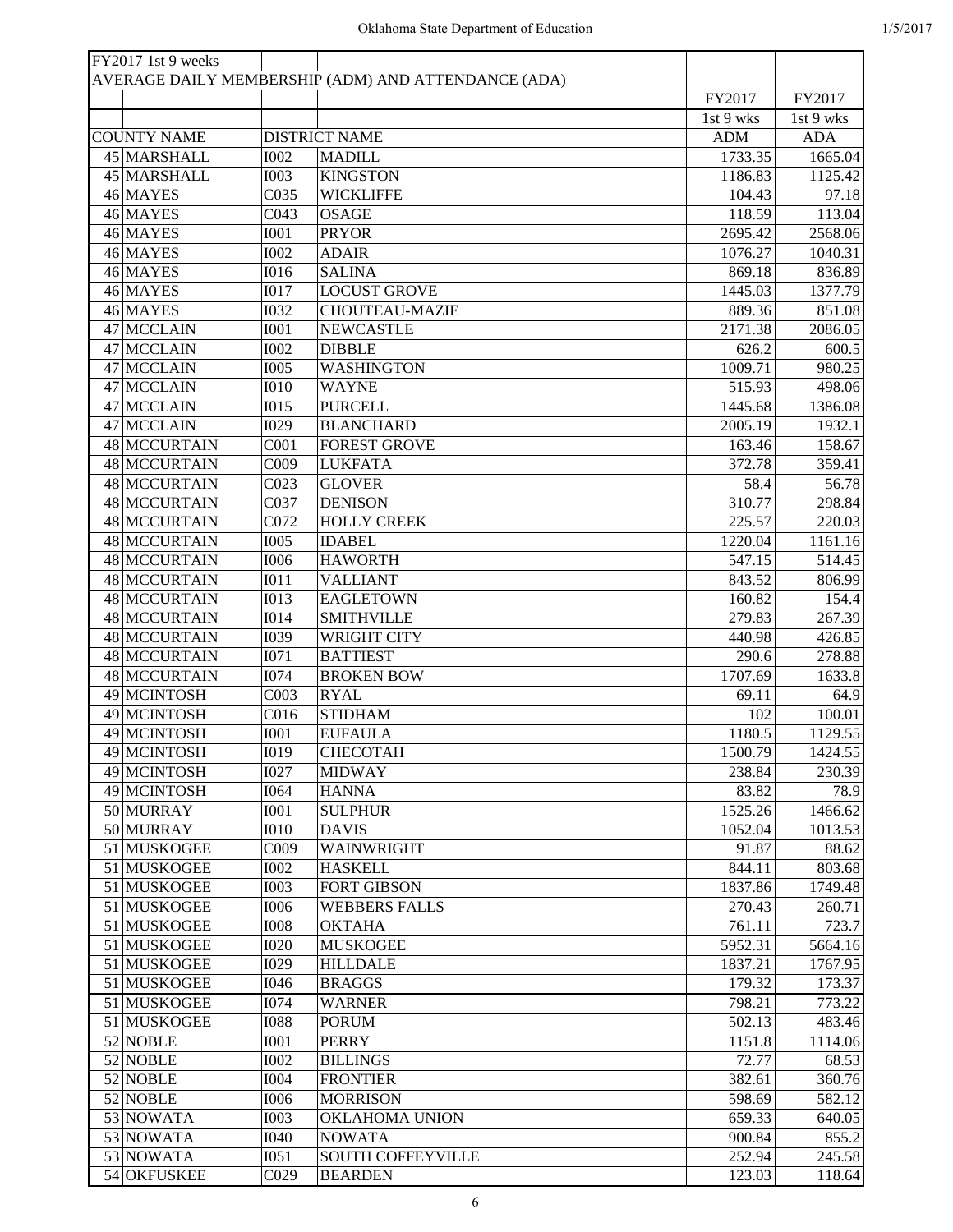| FY2017 1st 9 weeks         |                            |                                                     |            |            |
|----------------------------|----------------------------|-----------------------------------------------------|------------|------------|
|                            |                            | AVERAGE DAILY MEMBERSHIP (ADM) AND ATTENDANCE (ADA) |            |            |
|                            |                            |                                                     | FY2017     | FY2017     |
|                            |                            |                                                     | 1st 9 wks  | 1st 9 wks  |
| <b>COUNTY NAME</b>         |                            | <b>DISTRICT NAME</b>                                | <b>ADM</b> | <b>ADA</b> |
| 54 OKFUSKEE                | <b>I002</b>                | <b>MASON</b>                                        | 295.95     | 281.04     |
| 54 OKFUSKEE                | <b>I014</b>                | <b>PADEN</b>                                        | 267.14     | 256.3      |
| 54 OKFUSKEE                | <b>I026</b>                | <b>OKEMAH</b>                                       | 845.36     | 807.04     |
| 54 OKFUSKEE                | <b>I031</b>                | <b>WELEETKA</b>                                     | 423.81     | 399.49     |
| 54 OKFUSKEE                | <b>I054</b>                | <b>GRAHAM-DUSTIN</b>                                | 194.2      | 183.27     |
| 55 OKLAHOMA                | C029                       | <b>OAKDALE</b>                                      | 653.19     | 632.02     |
| 55 OKLAHOMA                | C074                       | <b>CRUTCHO</b>                                      | 349.1      | 333.33     |
| 55 OKLAHOMA                | E001                       | OKC CHARTER: INDEPENDENCE MS                        | 318.1      | 310.17     |
| 55 OKLAHOMA                | E002                       | OKC CHARTER: SEEWORTH ACADEMY                       | 392.63     | 333.42     |
| 55 OKLAHOMA                | E003                       | OKC CHARTER: HUPFELD/W VILLAGE                      | 325.43     | 319.89     |
| 55 OKLAHOMA                | E005                       | OKC CHARTER: DOVE SCIENCE ACAD                      | 504.35     | 491.12     |
| 55 OKLAHOMA                | <b>E008</b>                | OKC CHARTER: HARDING CHARTER                        | 483.28     | 469.9      |
| 55 OKLAHOMA                | E010                       | OKC CHARTER: HARDING FINE ARTS                      | 390.25     | 373.48     |
| 55 OKLAHOMA                | E012                       | OKC CHARTER: KIPP REACH COLL.                       | 297.77     | 288.24     |
| 55 OKLAHOMA                | E013                       | OKC CHARTER: DOVE SCIENCE ES                        | 312.35     | 305.24     |
| 55 OKLAHOMA                | E016                       | OKC CHARTER: HARPER ACADEMY                         | 108.89     | 102.18     |
| 55 OKLAHOMA                | E020                       | OKC CHARTER: LIGHTHOUSE ACADEMIES OKC               | 293.24     | 281.55     |
| 55 OKLAHOMA                | E021                       | SANTA FE SOUTH CHARTER ALL COMBINED                 | 2409.84    | 2340.46    |
| 55 OKLAHOMA                | G004                       | <b>ASTEC CHARTERS</b>                               | 952.32     | 921.54     |
| 55 OKLAHOMA                | G007                       | JOHN W REX CHARTER ELEMENTARY                       | 447.02     | 432.58     |
| 55 OKLAHOMA                | <b>I001</b>                | PUTNAM CITY                                         | 19363.6    | 18426.84   |
| 55 OKLAHOMA                | <b>I003</b>                | <b>LUTHER</b>                                       | 790.26     | 746.88     |
| 55 OKLAHOMA                | <b>I004</b>                | CHOCTAW-NICOMA PARK                                 | 5762.08    | 5487.72    |
|                            |                            |                                                     |            |            |
| 55 OKLAHOMA                | <b>I006</b><br><b>I007</b> | <b>DEER CREEK</b>                                   | 5873.37    | 5699.81    |
| 55 OKLAHOMA                |                            | <b>HARRAH</b>                                       | 2205.35    | 2121.58    |
| 55 OKLAHOMA                | I009                       | <b>JONES</b>                                        | 1142.53    | 1096.75    |
| 55 OKLAHOMA                | <b>I012</b>                | <b>EDMOND</b>                                       | 24322.22   | 23409.3    |
| 55 OKLAHOMA                | <b>I037</b>                | <b>MILLWOOD</b>                                     | 874.33     | 853.8      |
| 55 OKLAHOMA<br>55 OKLAHOMA | I041                       | <b>WESTERN HEIGHTS</b><br>MIDWEST CITY-DEL CITY     | 3565.48    | 3332.12    |
|                            | <b>I052</b>                |                                                     | 14229.81   | 13591.46   |
| 55 OKLAHOMA                | <b>I053</b>                | <b>CROOKED OAK</b>                                  | 1214.59    | 1138.89    |
| 55 OKLAHOMA                | <b>I088</b>                | <b>BETHANY</b>                                      | 1714.12    | 1675.12    |
| 55 OKLAHOMA                | <b>I089</b>                | OKLAHOMA CITY                                       | 39241.12   | 37223.19   |
| 55 OKLAHOMA                | J001                       | OKLAHOMA YOUTH ACADEMY                              | 122.51     | 120.07     |
| 55 OKLAHOMA                | Z001                       | EPIC ONE ON ONE CHARTER SCHOOL                      | 8555.98    | 8555.98    |
| 55 OKLAHOMA                | Z002                       | OKLAHOMA VIRTUAL CHARTER ACAD                       | 2352.24    | 2303.21    |
| 55 OKLAHOMA                | Z003                       | OKLAHOMA CONNECTIONS ACADEMY                        | 1206.23    | 1201.55    |
| 55 OKLAHOMA                | Z004                       | <b>INSIGHT SCHOOL OF OKLAHOMA</b>                   | 372.55     | 365.23     |
| 55 OKLAHOMA                | Z005                       | <b>ABLE CHARTER</b>                                 | 56.89      | 56.89      |
| 56 OKMULGEE                | C <sub>011</sub>           | <b>TWIN HILLS</b>                                   | 358.41     | 345.09     |
| 56 OKMULGEE                | <b>I001</b>                | OKMULGEE                                            | 1463.94    | 1390.62    |
| 56 OKMULGEE                | <b>I002</b>                | <b>HENRYETTA</b>                                    | 1237.66    | 1175.32    |
| 56 OKMULGEE                | <b>I003</b>                | <b>MORRIS</b>                                       | 1069.4     | 1026.75    |
| 56 OKMULGEE                | <b>I004</b>                | <b>BEGGS</b>                                        | 1108.77    | 1059.02    |
| 56 OKMULGEE                | <b>I005</b>                | <b>PRESTON</b>                                      | 554.09     | 539.36     |
| 56 OKMULGEE                | <b>I006</b>                | <b>SCHULTER</b>                                     | 134.89     | 128.27     |
| 56 OKMULGEE                | <b>I007</b>                | <b>WILSON</b>                                       | 249.73     | 237.98     |
| 56 OKMULGEE                | <b>IOO8</b>                | <b>DEWAR</b>                                        | 421.65     | 402.15     |
| $57$ OSAGE                 | C003                       | <b>OSAGE HILLS</b>                                  | 164.35     | 158.97     |
| $57$ OSAGE                 | C007                       | <b>BOWRING</b>                                      | 71.4       | 69.04      |
| $57$ OSAGE                 | C035                       | <b>AVANT</b>                                        | 65.66      | 61.14      |
| $57$ OSAGE                 | C <sub>052</sub>           | <b>ANDERSON</b>                                     | 286.88     | 276.9      |
| $57$ OSAGE                 | C077                       | <b>MCCORD</b>                                       | 339.46     | 325.55     |
| $57$ OSAGE                 | <b>I002</b>                | <b>PAWHUSKA</b>                                     | 796.06     | 756.73     |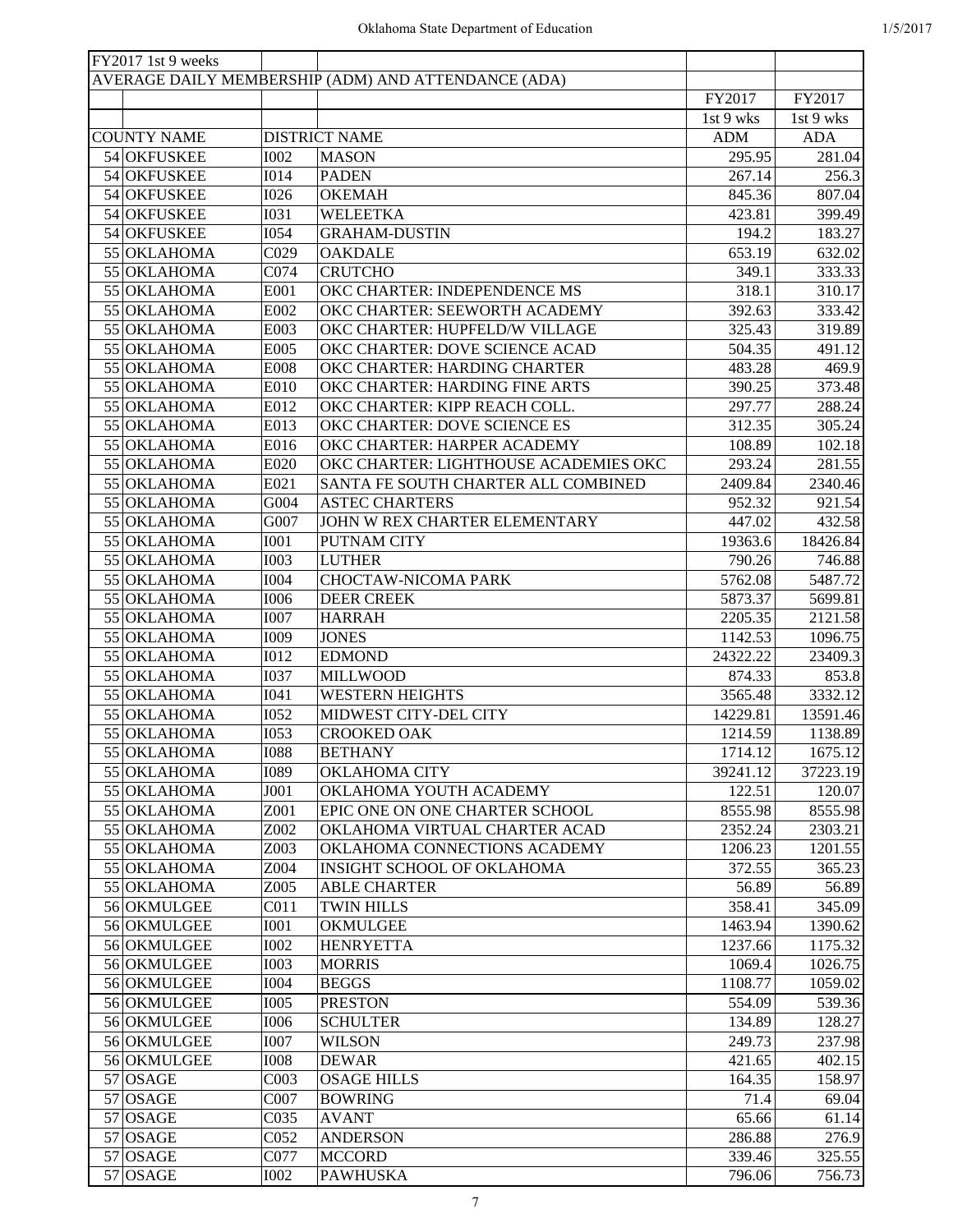| FY2017 1st 9 weeks |                  |                                                     |            |            |
|--------------------|------------------|-----------------------------------------------------|------------|------------|
|                    |                  | AVERAGE DAILY MEMBERSHIP (ADM) AND ATTENDANCE (ADA) |            |            |
|                    |                  |                                                     | FY2017     | FY2017     |
|                    |                  |                                                     | 1st 9 wks  | 1st 9 wks  |
| <b>COUNTY NAME</b> |                  | <b>DISTRICT NAME</b>                                | <b>ADM</b> | <b>ADA</b> |
| $57$ OSAGE         | I011             | <b>SHIDLER</b>                                      | 245.62     | 235.17     |
| $57$ OSAGE         | I029             | <b>BARNSDALL</b>                                    | 414.77     | 399.11     |
| $57$ OSAGE         | <b>I030</b>      | <b>WYNONA</b>                                       | 113.14     | 108.26     |
| $57$ OSAGE         | <b>I038</b>      | <b>HOMINY</b>                                       | 584.81     | 561.85     |
| 57 OSAGE           | <b>I050</b>      | <b>PRUE</b>                                         | 326.19     | 310.34     |
| $57$ OSAGE         | <b>I090</b>      | <b>WOODLAND</b>                                     | 436.24     | 419.25     |
| 58 OTTAWA          | C <sub>010</sub> | <b>TURKEY FORD</b>                                  | 93.78      | 89.44      |
| 58 OTTAWA          | <b>I001</b>      | <b>WYANDOTTE</b>                                    | 835.91     | 799.47     |
| 58 OTTAWA          | <b>I014</b>      | <b>QUAPAW</b>                                       | 629.59     | 601.79     |
| 58 OTTAWA          | <b>I018</b>      | <b>COMMERCE</b>                                     | 881.11     | 843.01     |
| 58 OTTAWA          | <b>I023</b>      | <b>MIAMI</b>                                        | 2283.79    | 2170.5     |
| 58 OTTAWA          | <b>I026</b>      | <b>AFTON</b>                                        | 533.92     | 512.36     |
| 58 OTTAWA          | <b>I031</b>      | <b>FAIRLAND</b>                                     | 627.44     | 601.63     |
| 59 PAWNEE          | C002             | <b>JENNINGS</b>                                     | 200.54     | 191.74     |
| 59 PAWNEE          | <b>I001</b>      | <b>PAWNEE</b>                                       | 711.81     | 690.38     |
|                    |                  |                                                     |            |            |
| 59 PAWNEE          | <b>I006</b>      | <b>CLEVELAND</b>                                    | 1737.34    | 1646.6     |
| 60 PAYNE           | C104             | <b>OAK GROVE</b>                                    | 167.35     | 160.83     |
| 60 PAYNE           | <b>I003</b>      | <b>RIPLEY</b>                                       | 466.24     | 450.07     |
| 60 PAYNE           | <b>I016</b>      | <b>STILLWATER</b>                                   | 6223.13    | 5978.19    |
| 60 PAYNE           | <b>I056</b>      | PERKINS-TRYON                                       | 1550.74    | 1478.61    |
| 60 PAYNE           | <b>I067</b>      | <b>CUSHING</b>                                      | 1861.88    | 1780.53    |
| 60 PAYNE           | <b>I101</b>      | <b>GLENCOE</b>                                      | 340.51     | 324.11     |
| $60$ PAYNE         | <b>I103</b>      | <b>YALE</b>                                         | 430.7      | 406.89     |
| 61 PITTSBURG       | C009             | <b>KREBS</b>                                        | 443.57     | 421.78     |
| 61 PITTSBURG       | C <sub>029</sub> | FRINK-CHAMBERS                                      | 448.23     | 437.37     |
| 61 PITTSBURG       | C056             | <b>TANNEHILL</b>                                    | 157.94     | 152.94     |
| 61 PITTSBURG       | C088             | <b>HAYWOOD</b>                                      | 115.24     | 111.05     |
| 61 PITTSBURG       | E020             | <b>CARLTON LANDING</b>                              | 47.36      | 45.39      |
| 61 PITTSBURG       | <b>I001</b>      | <b>HARTSHORNE</b>                                   | 816.48     | 787.57     |
| 61 PITTSBURG       | <b>I002</b>      | <b>CANADIAN</b>                                     | 485.96     | 462.21     |
| 61 PITTSBURG       | <b>IO11</b>      | <b>HAILEYVILLE</b>                                  | 317.03     | 302.94     |
| 61 PITTSBURG       | <b>I014</b>      | <b>KIOWA</b>                                        | 330.09     | 315.93     |
| 61 PITTSBURG       | <b>I017</b>      | <b>QUINTON</b>                                      | 470.21     | 450        |
| 61 PITTSBURG       | <b>I025</b>      | <b>INDIANOLA</b>                                    | 237.28     | 228.23     |
| 61 PITTSBURG       | <b>I028</b>      | <b>CROWDER</b>                                      | 436.88     | 419.36     |
| 61 PITTSBURG       | <b>I030</b>      | <b>SAVANNA</b>                                      | 379.17     | 363.59     |
| 61 PITTSBURG       | <b>I063</b>      | <b>PITTSBURG</b>                                    | 143.94     | 136.32     |
| 61 PITTSBURG       | <b>I080</b>      | <b>MCALESTER</b>                                    | 3060.03    | 2903.97    |
| 62 PONTOTOC        | <b>I001</b>      | <b>ALLEN</b>                                        | 525.98     | 503.7      |
| 62 PONTOTOC        | <b>I009</b>      | <b>VANOSS</b>                                       | 570.83     | 547.65     |
| 62 PONTOTOC        | <b>I016</b>      | <b>BYNG</b>                                         | 1814.09    | 1743.25    |
| 62 PONTOTOC        | I019             | <b>ADA</b>                                          | 2640.42    | 2540.1     |
| 62 PONTOTOC        | <b>I024</b>      | <b>LATTA</b>                                        | 862.19     | 836.4      |
| 62 PONTOTOC        | <b>I030</b>      | <b>STONEWALL</b>                                    | 487.97     | 468.93     |
| 62 PONTOTOC        | <b>I037</b>      | <b>ROFF</b>                                         | 320.8      | 311.88     |
| 63 POTTAWATOMIE    | C010             | <b>NORTH ROCK CREEK</b>                             | 598.35     | 575.11     |
| 63 POTTAWATOMIE    | C027             | <b>GROVE</b>                                        | 475.93     | 459.89     |
| 63 POTTAWATOMIE    | C029             | PLEASANT GROVE                                      | 283.58     | 272.03     |
| 63 POTTAWATOMIE    | C032             | <b>SOUTH ROCK CREEK</b>                             | 395.41     | 383.37     |
| 63 POTTAWATOMIE    | <b>I001</b>      | <b>MCLOUD</b>                                       | 1825.19    | 1731.24    |
| 63 POTTAWATOMIE    | <b>I002</b>      |                                                     |            | 767.59     |
|                    |                  | <b>DALE</b>                                         | 788.01     |            |
| 63 POTTAWATOMIE    | <b>I003</b>      | <b>BETHEL</b>                                       | 1341.62    | 1289.79    |
| 63 POTTAWATOMIE    | <b>I004</b>      | <b>MACOMB</b>                                       | 262.18     | 250.39     |
| 63 POTTAWATOMIE    | <b>I005</b>      | <b>EARLSBORO</b>                                    | 285.54     | 270.79     |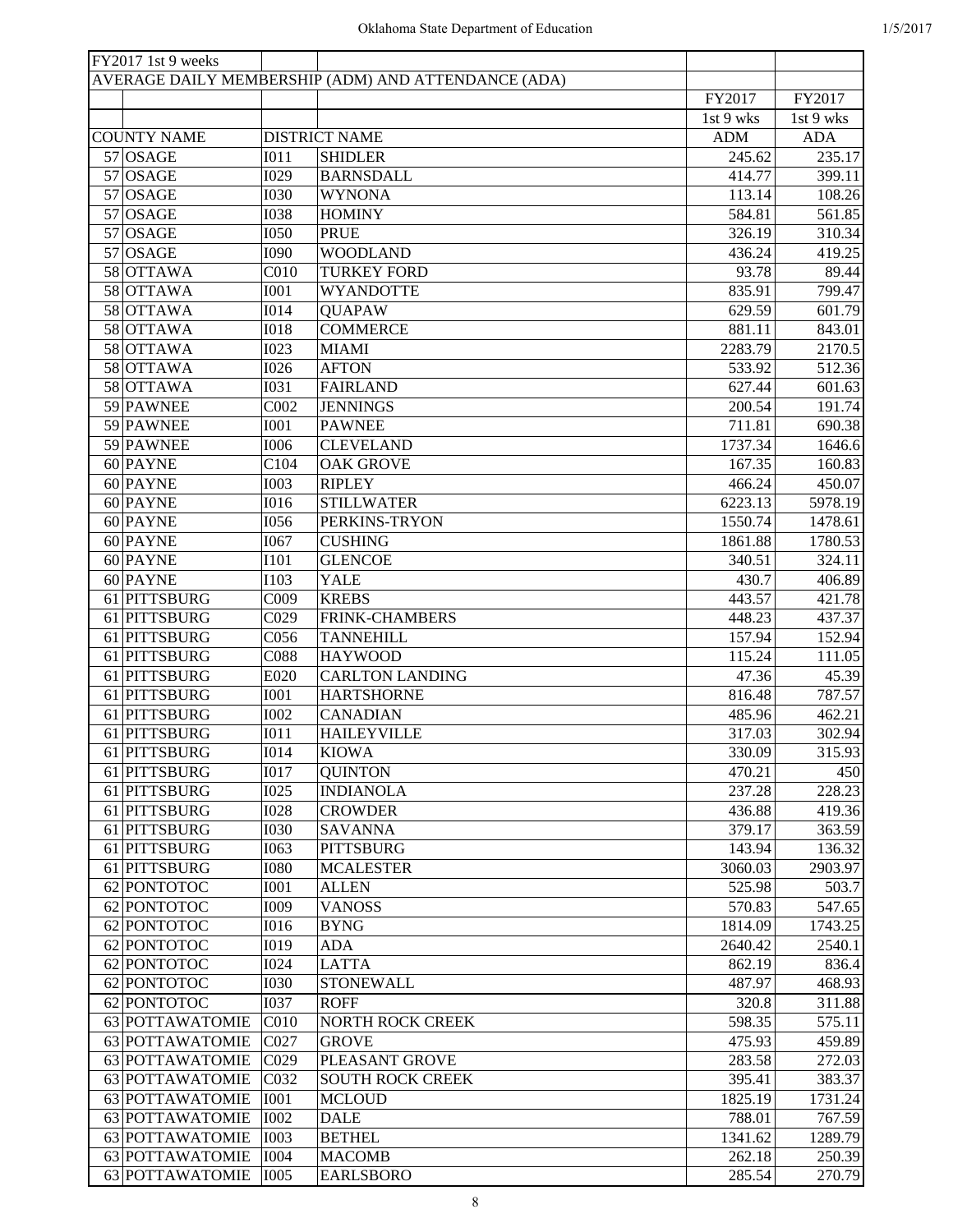| FY2017 1st 9 weeks |                  |                                                     |            |            |
|--------------------|------------------|-----------------------------------------------------|------------|------------|
|                    |                  | AVERAGE DAILY MEMBERSHIP (ADM) AND ATTENDANCE (ADA) |            |            |
|                    |                  |                                                     | FY2017     | FY2017     |
|                    |                  |                                                     | 1st 9 wks  | 1st 9 wks  |
| <b>COUNTY NAME</b> |                  | <b>DISTRICT NAME</b>                                | <b>ADM</b> | <b>ADA</b> |
| 63 POTTAWATOMIE    | <b>I092</b>      | <b>TECUMSEH</b>                                     | 2169.4     | 2077.97    |
| 63 POTTAWATOMIE    | I093             | <b>SHAWNEE</b>                                      | 3895.35    | 3693.31    |
| 63 POTTAWATOMIE    | I112             | <b>ASHER</b>                                        | 283.86     | 273.56     |
| 63 POTTAWATOMIE    | I115             | <b>WANETTE</b>                                      | 153.59     | 142.29     |
|                    |                  |                                                     |            |            |
| 63 POTTAWATOMIE    | I117             | <b>MAUD</b>                                         | 306.64     | 289.93     |
| 64 PUSHMATAHA      | C002             | <b>ALBION</b>                                       | 48.12      | 46.79      |
| 64 PUSHMATAHA      | C <sub>004</sub> | <b>TUSKAHOMA</b>                                    | 90.08      | 86.04      |
| 64 PUSHMATAHA      | C015             | <b>NASHOBA</b>                                      | 37.83      | 37.14      |
| 64 PUSHMATAHA      | <b>I001</b>      | <b>RATTAN</b>                                       | 527.54     | 503.71     |
| 64 PUSHMATAHA      | <b>I010</b>      | <b>CLAYTON</b>                                      | 308.49     | 295.87     |
| 64 PUSHMATAHA      | <b>I013</b>      | <b>ANTLERS</b>                                      | 1017.76    | 975.91     |
| 64 PUSHMATAHA      | <b>I022</b>      | <b>MOYERS</b>                                       | 202.49     | 193.21     |
| 65 ROGER MILLS     | <b>I003</b>      | <b>LEEDEY</b>                                       | 220.25     | 213.12     |
| 65 ROGER MILLS     | <b>I006</b>      | <b>REYDON</b>                                       | 114.15     | 110.15     |
| 65 ROGER MILLS     | <b>I007</b>      | <b>CHEYENNE</b>                                     | 366.47     | 352.66     |
| 65 ROGER MILLS     | <b>I015</b>      | <b>SWEETWATER</b>                                   | 141.04     | 136.05     |
| 65 ROGER MILLS     | <b>I066</b>      | <b>HAMMON</b>                                       | 261.62     | 249.31     |
| 66 ROGERS          | C009             | <b>JUSTUS-TIAWAH</b>                                | 542.92     | 519.68     |
| 66 ROGERS          | <b>I001</b>      | <b>CLAREMORE</b>                                    | 3910.85    | 3754.51    |
| 66 ROGERS          | <b>I002</b>      | <b>CATOOSA</b>                                      | 2059.65    | 1972.46    |
| 66 ROGERS          | <b>I003</b>      | <b>CHELSEA</b>                                      | 867.59     | 826.6      |
|                    |                  |                                                     |            |            |
| 66 ROGERS          | <b>I004</b>      | OOLOGAH-TALALA                                      | 1743.76    | 1671.96    |
| 66 ROGERS          | <b>I005</b>      | <b>INOLA</b>                                        | 1350.22    | 1308.86    |
| 66 ROGERS          | <b>I006</b>      | <b>SEQUOYAH</b>                                     | 1353.58    | 1305.91    |
| 66 ROGERS          | <b>I007</b>      | <b>FOYIL</b>                                        | 514.18     | 492.89     |
| 66 ROGERS          | <b>I008</b>      | <b>VERDIGRIS</b>                                    | 1297.71    | 1246.19    |
| 67 SEMINOLE        | C054             | <b>JUSTICE</b>                                      | 191.73     | 185.35     |
| 67 SEMINOLE        | <b>I001</b>      | <b>SEMINOLE</b>                                     | 1673.71    | 1587.07    |
| 67 SEMINOLE        | <b>I002</b>      | <b>WEWOKA</b>                                       | 725.41     | 681.04     |
| 67 SEMINOLE        | <b>I003</b>      | <b>BOWLEGS</b>                                      | 264.13     | 249.78     |
| 67 SEMINOLE        | <b>I004</b>      | <b>KONAWA</b>                                       | 670.49     | 644.26     |
| 67 SEMINOLE        | <b>I006</b>      | <b>NEW LIMA</b>                                     | 307.08     | 294.85     |
| 67 SEMINOLE        | <b>I007</b>      | <b>VARNUM</b>                                       | 290.02     | 280.69     |
| 67 SEMINOLE        | I010             | <b>SASAKWA</b>                                      | 188.9      | 179.23     |
| 67 SEMINOLE        | I014             | <b>STROTHER</b>                                     | 424.65     | 411.39     |
| 67 SEMINOLE        | I015             | <b>BUTNER</b>                                       | 254.37     | 239.32     |
| 68 SEQUOYAH        | COO1             | <b>LIBERTY</b>                                      | 312.31     | 299.6      |
| 68 SEQUOYAH        | C035             | <b>MARBLE CITY</b>                                  | 101.42     | 97.85      |
| 68 SEQUOYAH        | C036             | <b>BRUSHY</b>                                       | 400.27     | 389.54     |
|                    |                  |                                                     |            |            |
| 68 SEQUOYAH        | C050             | <b>BELFONTE</b>                                     | 201.67     | 188.72     |
| 68 SEQUOYAH        | C068             | <b>MOFFETT</b>                                      | 335.38     | 328.53     |
| 68 SEQUOYAH        | <b>I001</b>      | <b>SALLISAW</b>                                     | 2010.93    | 1913.12    |
| 68 SEQUOYAH        | <b>I002</b>      | <b>VIAN</b>                                         | 917.12     | 886.15     |
| 68 SEQUOYAH        | <b>I003</b>      | <b>MULDROW</b>                                      | 1449.67    | 1419.98    |
| 68 SEQUOYAH        | <b>I004</b>      | <b>GANS</b>                                         | 438.23     | 422.11     |
| 68 SEQUOYAH        | <b>I005</b>      | <b>ROLAND</b>                                       | 984.49     | 933.93     |
| 68 SEQUOYAH        | <b>I006</b>      | <b>GORE</b>                                         | 502.11     | 481.45     |
| 68 SEQUOYAH        | <b>I007</b>      | <b>CENTRAL</b>                                      | 514.66     | 495.32     |
| 69 STEPHENS        | C082             | <b>GRANDVIEW</b>                                    | 145.44     | 141.77     |
| 69 STEPHENS        | I001             | <b>DUNCAN</b>                                       | 3589.21    | 3403.87    |
| 69 STEPHENS        | <b>I002</b>      | <b>COMANCHE</b>                                     | 1004.16    | 976.75     |
| 69 STEPHENS        | <b>I003</b>      | <b>MARLOW</b>                                       | 1434.17    | 1372.2     |
| 69 STEPHENS        | I015             | <b>VELMA-ALMA</b>                                   | 463.97     | 443.07     |
| 69 STEPHENS        | I021             | <b>EMPIRE</b>                                       | 543.91     | 523        |
|                    |                  |                                                     |            |            |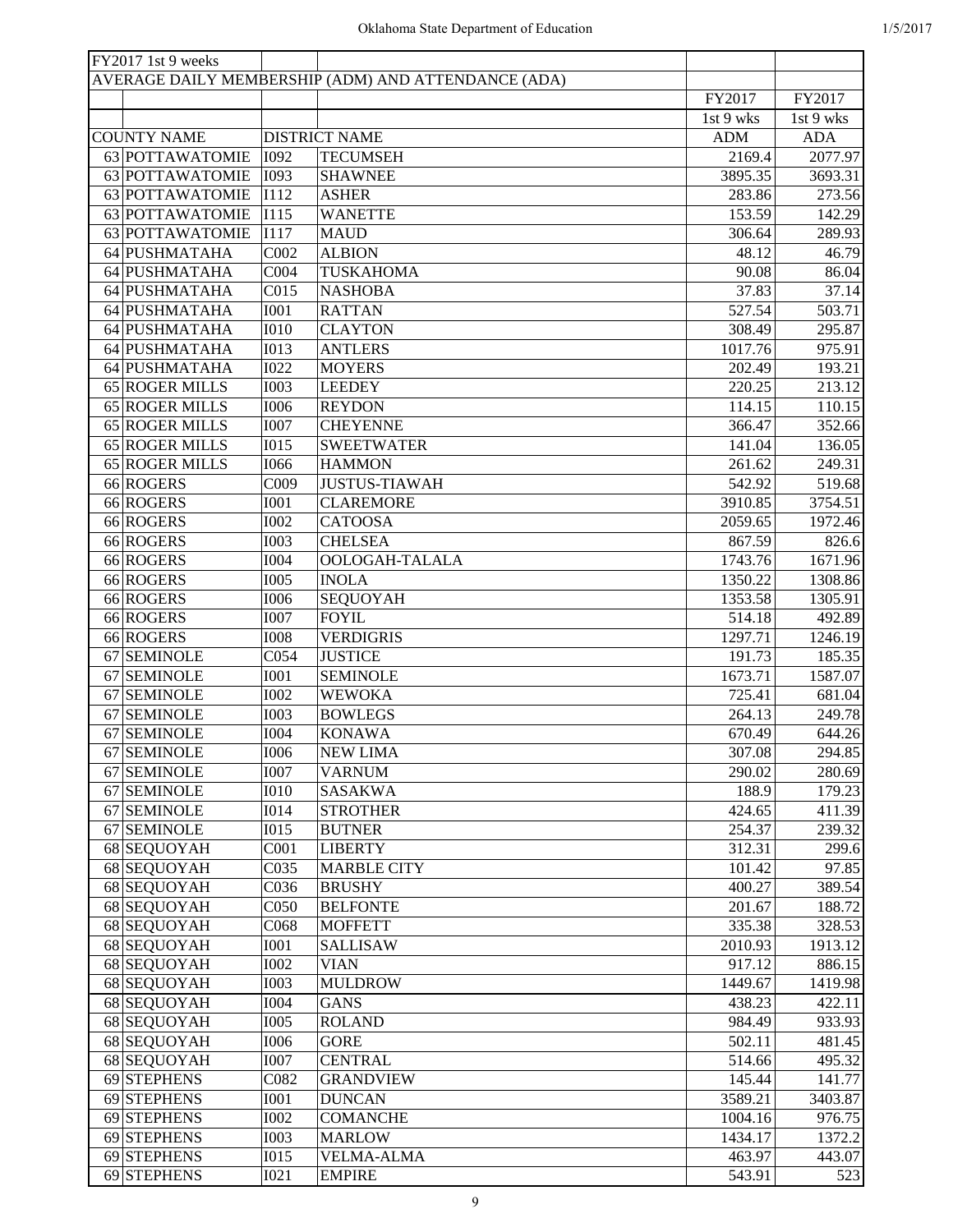| FY2017 1st 9 weeks |                  |                                                     |            |            |
|--------------------|------------------|-----------------------------------------------------|------------|------------|
|                    |                  | AVERAGE DAILY MEMBERSHIP (ADM) AND ATTENDANCE (ADA) |            |            |
|                    |                  |                                                     | FY2017     | FY2017     |
|                    |                  |                                                     | 1st 9 wks  | 1st 9 wks  |
| <b>COUNTY NAME</b> |                  | <b>DISTRICT NAME</b>                                | <b>ADM</b> | <b>ADA</b> |
| 69 STEPHENS        | <b>I034</b>      | <b>CENTRAL HIGH</b>                                 | 400.64     | 386.4      |
| 69 STEPHENS        | <b>I042</b>      | <b>BRAY-DOYLE</b>                                   | 350.98     | 338.81     |
| 70 TEXAS           | C009             | <b>OPTIMA</b>                                       | 64.2       | 61.95      |
| 70 TEXAS           | C080             | <b>STRAIGHT</b>                                     | 36.53      | 35.49      |
| 70 TEXAS           | <b>I001</b>      | YARBROUGH                                           | 131.68     | 127.15     |
| 70 TEXAS           | <b>I008</b>      | <b>GUYMON</b>                                       | 2999.86    | 2908.99    |
| 70 TEXAS           | <b>I015</b>      | <b>HARDESTY</b>                                     | 96         | 93.03      |
| 70 TEXAS           | <b>I023</b>      | <b>HOOKER</b>                                       | 665.15     | 644.42     |
| 70 TEXAS           | <b>I053</b>      | <b>TYRONE</b>                                       | 230.34     | 222.16     |
| 70 TEXAS           | I060             | <b>GOODWELL</b>                                     | 237.59     | 228.85     |
| 70 TEXAS           | I061             | <b>TEXHOMA</b>                                      | 252.01     | 244.61     |
| 71 TILLMAN         | <b>I008</b>      | <b>TIPTON</b>                                       | 268.28     | 260.47     |
| 71 TILLMAN         | I009             | <b>DAVIDSON</b>                                     | 55.49      | 51.55      |
| 71 TILLMAN         | <b>I158</b>      | <b>FREDERICK</b>                                    | 865.28     | 832.73     |
| 71 TILLMAN         | I249             | <b>GRANDFIELD</b>                                   | 239.17     | 227.38     |
| 72 TULSA           |                  |                                                     |            |            |
|                    | C <sub>015</sub> | <b>KEYSTONE</b>                                     | 319.37     | 304.37     |
| 72 TULSA           | E004             | TULSA CHARTER: SCHL ARTS/SCI.                       | 372.28     | 351.83     |
| 72 TULSA           | E005             | TULSA CHARTER: KIPP TULSA                           | 294.39     | 271.78     |
| 72 TULSA           | E006             | TULSA CHARTER: LIGHTHOUSE ACAD                      | 565.38     | 553.36     |
| 72 TULSA           | E017             | TULSA CHARTER: COLLEGE BOUND                        | 189.9      | 186.02     |
| 72 TULSA           | E018             | TULSA CHARTER: TULSA HONOR ACADEMY                  | 205.13     | 200.6      |
| 72 TULSA           | E019             | TULSA CHARTER: COLLEGIATE HALL                      | 156.72     | 151.01     |
| 72 TULSA           | G001             | DEBORAH BROWN (CHARTER)                             | 253.2      | 243.16     |
| 72 TULSA           | G003             | DISCOVERY SCHOOLS OF TULSA                          | 1055.59    | 1008.2     |
| 72 TULSA           | G004             | SANKOFA MIDDLE SCHL (CHARTER)                       | 111.43     | 107.57     |
| 72 TULSA           | G005             | <b>LANGSTON HUGHES</b>                              | 145.73     | 141.61     |
| 72 TULSA           | <b>I001</b>      | <b>TULSA</b>                                        | 38356.88   | 36149.18   |
| 72 TULSA           | <b>I002</b>      | <b>SAND SPRINGS</b>                                 | 5141.19    | 4907.1     |
| 72 TULSA           | <b>I003</b>      | <b>BROKEN ARROW</b>                                 | 19028.73   | 18180.69   |
| 72 TULSA           | <b>I004</b>      | <b>BIXBY</b>                                        | 6174.14    | 5966.9     |
| 72 TULSA           | <b>I005</b>      | <b>JENKS</b>                                        | 11934.65   | 11476.01   |
| 72 TULSA           | <b>I006</b>      | <b>COLLINSVILLE</b>                                 | 2776.02    | 2681.99    |
| 72 TULSA           | <b>I007</b>      | <b>SKIATOOK</b>                                     | 2522.4     | 2414.2     |
| 72 TULSA           | <b>I008</b>      | <b>SPERRY</b>                                       | 1183.65    | 1126       |
| 72 TULSA           | I009             | <b>UNION</b>                                        | 15887.36   | 15258.03   |
| 72 TULSA           | I010             | <b>BERRYHILL</b>                                    | 1221.57    | 1184.27    |
| 72 TULSA           | I011             | <b>OWASSO</b>                                       | 9711.37    | 9396.83    |
| 72 TULSA           | <b>I013</b>      | <b>GLENPOOL</b>                                     | 2747.06    | 2610.13    |
| 72 TULSA           | <b>I014</b>      | <b>LIBERTY</b>                                      | 546.24     | 524.58     |
| 73 WAGONER         | <b>I001</b>      | <b>OKAY</b>                                         | 424.2      | 408.4      |
| 73 WAGONER         | <b>I017</b>      | <b>COWETA</b>                                       | 3255.44    | 3110.07    |
| 73 WAGONER         | <b>I019</b>      | <b>WAGONER</b>                                      | 2328.65    | 2249.72    |
| 73 WAGONER         | I365             | PORTER CONSOLIDATED                                 | 535.08     | 504.86     |
| 74 WASHINGTON      | <b>I004</b>      | <b>COPAN</b>                                        | 247.38     | 236.05     |
| 74 WASHINGTON      | <b>I007</b>      | <b>DEWEY</b>                                        | 1240.91    | 1178.34    |
| 74 WASHINGTON      | <b>I018</b>      | <b>CANEY VALLEY</b>                                 |            | 766.88     |
|                    |                  |                                                     | 805.28     |            |
| 74 WASHINGTON      | <b>I030</b>      | <b>BARTLESVILLE</b>                                 | 6111.11    | 5830.16    |
| 75 WASHITA         | <b>I001</b>      | <b>SENTINEL</b>                                     | 322.42     | 308.74     |
| 75 WASHITA         | I010             | <b>BURNS FLAT-DILL CITY</b>                         | 591.26     | 568.1      |
| 75 WASHITA         | I011             | <b>CANUTE</b>                                       | 419.12     | 413.09     |
| 75 WASHITA         | <b>I078</b>      | <b>CORDELL</b>                                      | 723.36     | 696.44     |
| 76 WOODS           | I001             | <b>ALVA</b>                                         | 1007.36    | 969.76     |
| 76 WOODS           | <b>I003</b>      | <b>WAYNOKA</b>                                      | 245.48     | 238.11     |
| 76 WOODS           | <b>I006</b>      | <b>FREEDOM</b>                                      | 69.64      | 67.32      |